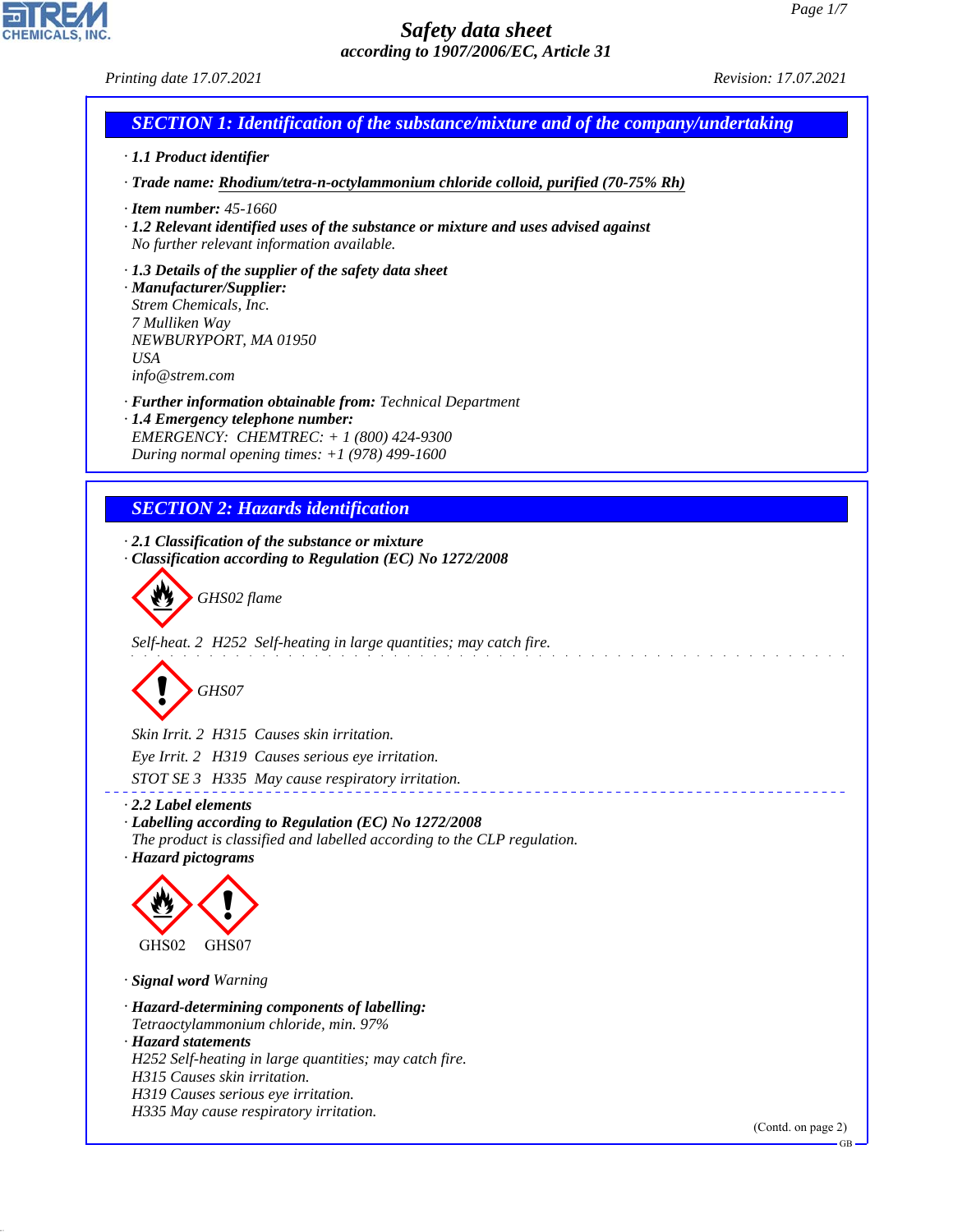#### *Printing date 17.07.2021 Revision: 17.07.2021*

*Trade name: Rhodium/tetra-n-octylammonium chloride colloid, purified (70-75% Rh)*

|                            | (Cond. of page 1)                                                                                                                                  |
|----------------------------|----------------------------------------------------------------------------------------------------------------------------------------------------|
| · Precautionary statements |                                                                                                                                                    |
| <i>P<sub>101</sub></i>     | If medical advice is needed, have product container or label at hand.                                                                              |
| <i>P102</i>                | Keep out of reach of children.                                                                                                                     |
| <i>P103</i>                | Read label before use.                                                                                                                             |
| P <sub>231</sub>           | Handle under inert gas.                                                                                                                            |
| P <sub>210</sub>           | Keep away from heat, hot surfaces, sparks, open flames and other ignition sources. No<br>smoking.                                                  |
|                            | P305+P351+P338 IF IN EYES: Rinse cautiously with water for several minutes. Remove contact lenses, if<br>present and easy to do. Continue rinsing. |
| $P403 + P233$              | Store in a well-ventilated place. Keep container tightly closed.                                                                                   |
| P422                       | Store contents under inert gas.                                                                                                                    |
| <i>P501</i>                | Dispose of contents/container in accordance with local/regional/national/international<br>regulations.                                             |
|                            |                                                                                                                                                    |

*· 2.3 Other hazards*

*· Results of PBT and vPvB assessment*

*· PBT: Not applicable.*

*· vPvB: Not applicable.*

# *SECTION 3: Composition/information on ingredients*

*· 3.2 Chemical characterisation: Mixtures*

*· Description: Mixture of substances listed below with nonhazardous additions.*

| $\cdot$ Dangerous components:                                                                                                                                                                                                                                                                                                          |                                                                             |          |  |  |
|----------------------------------------------------------------------------------------------------------------------------------------------------------------------------------------------------------------------------------------------------------------------------------------------------------------------------------------|-----------------------------------------------------------------------------|----------|--|--|
| $CAS: 7440-16-6$ rhodium                                                                                                                                                                                                                                                                                                               |                                                                             | 72.0%    |  |  |
|                                                                                                                                                                                                                                                                                                                                        | EINECS: 231-125-0 $\sqrt{\textcircled{\textcircled{*}}}$ Flam. Sol. 2, H228 |          |  |  |
| $CAS. 3125-07-3$                                                                                                                                                                                                                                                                                                                       | Tetraoctylammonium chloride, min. 97%                                       | $28.0\%$ |  |  |
|                                                                                                                                                                                                                                                                                                                                        | Skin Irrit. 2, H315; Eye Irrit. 2, H319; STOT SE 3, H335                    |          |  |  |
| $\Lambda$ JJ22 and $f_1, f_2, \ldots, f_4$ and $F_1, \ldots, F_{n-1}, f_{n-1}, f_{n-1}, f_{n-1}, f_{n-1}, f_{n-1}, f_{n-1}, f_{n-1}, f_{n-1}, f_{n-1}, f_{n-1}, f_{n-1}, f_{n-1}, f_{n-1}, f_{n-1}, f_{n-1}, f_{n-1}, f_{n-1}, f_{n-1}, f_{n-1}, f_{n-1}, f_{n-1}, f_{n-1}, f_{n-1}, f_{n-1}, f_{n-1}, f_{n-1}, f_{n-1}, f_{n-1}, f_{$ |                                                                             |          |  |  |

*· Additional information: For the wording of the listed hazard phrases refer to section 16.*

# *SECTION 4: First aid measures*

- *· 4.1 Description of first aid measures*
- *· General information: Immediately remove any clothing soiled by the product.*
- *· After inhalation: In case of unconsciousness place patient stably in side position for transportation.*
- *· After skin contact: Immediately wash with water and soap and rinse thoroughly.*
- *· After eye contact:*
- *Rinse opened eye for several minutes under running water. If symptoms persist, consult a doctor.*
- *· After swallowing: If symptoms persist consult doctor.*
- *· 4.2 Most important symptoms and effects, both acute and delayed No further relevant information available.*
- *· 4.3 Indication of any immediate medical attention and special treatment needed*

*No further relevant information available.*

# *SECTION 5: Firefighting measures*

*· 5.1 Extinguishing media*

44.1.1

*· Suitable extinguishing agents: Use fire extinguishing methods suitable to surrounding conditions.*

*· 5.2 Special hazards arising from the substance or mixture No further relevant information available.*

(Contd. on page 3)

GB

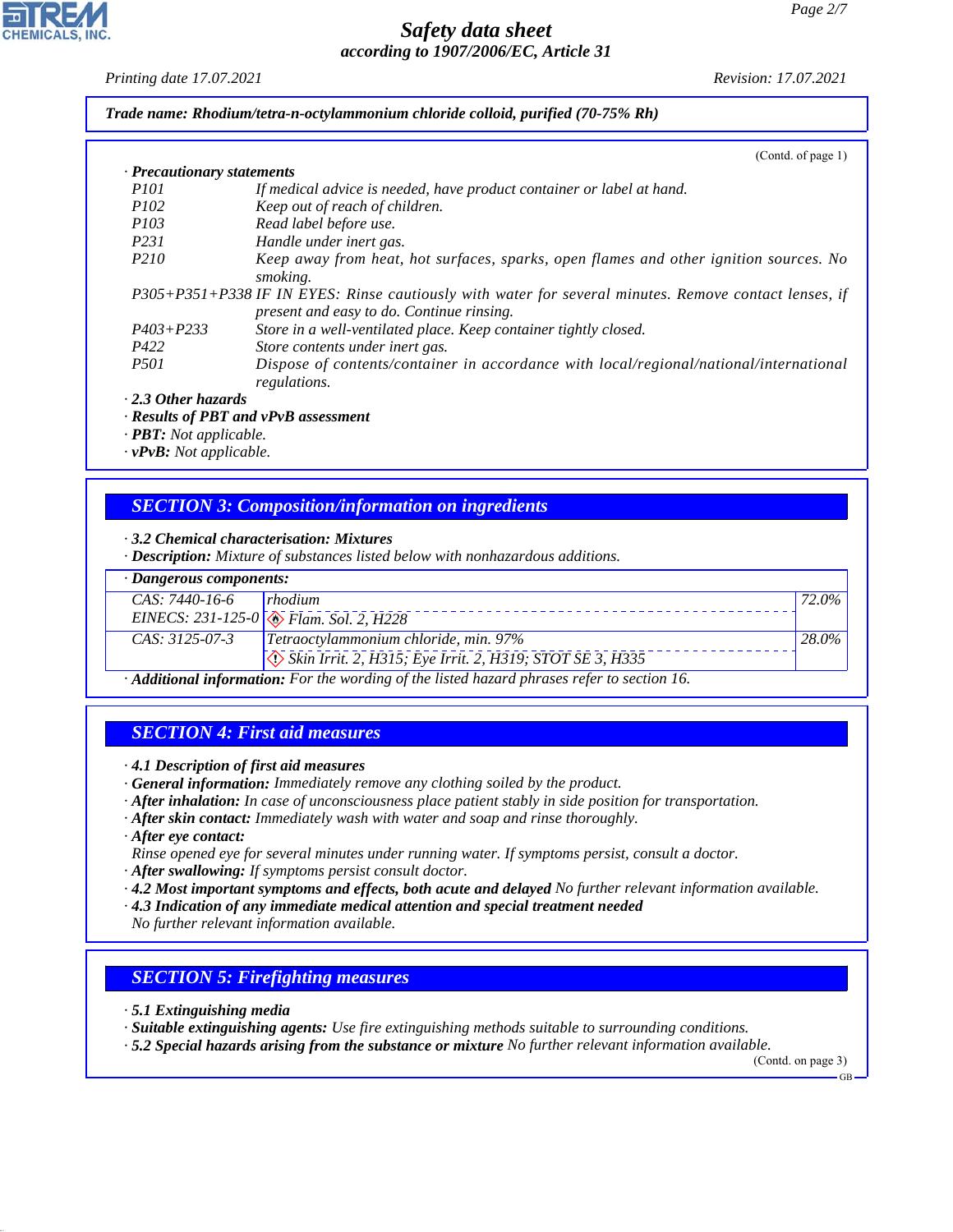*Printing date 17.07.2021 Revision: 17.07.2021*

(Contd. of page 2)

*Trade name: Rhodium/tetra-n-octylammonium chloride colloid, purified (70-75% Rh)*

- *· 5.3 Advice for firefighters*
- *· Protective equipment: No special measures required.*

#### *SECTION 6: Accidental release measures*

- *· 6.1 Personal precautions, protective equipment and emergency procedures Wear protective equipment. Keep unprotected persons away.*
- *· 6.2 Environmental precautions: No special measures required.*
- *· 6.3 Methods and material for containment and cleaning up: Dispose contaminated material as waste according to item 13.*
- *Ensure adequate ventilation.*
- *· 6.4 Reference to other sections*
- *See Section 7 for information on safe handling.*
- *See Section 8 for information on personal protection equipment.*

*See Section 13 for disposal information.*

#### *SECTION 7: Handling and storage*

*· 7.1 Precautions for safe handling Ensure good ventilation/exhaustion at the workplace. Open and handle receptacle with care.*

- *· Information about fire and explosion protection: Keep ignition sources away - Do not smoke. Protect against electrostatic charges. Keep respiratory protective device available.*
- *· 7.2 Conditions for safe storage, including any incompatibilities*
- *· Storage:*
- *· Requirements to be met by storerooms and receptacles: No special requirements.*
- *· Information about storage in one common storage facility: Not required.*
- *· Further information about storage conditions: Keep container tightly sealed.*
- *· 7.3 Specific end use(s) No further relevant information available.*

#### *SECTION 8: Exposure controls/personal protection*

- *· Additional information about design of technical facilities: No further data; see item 7.*
- *· 8.1 Control parameters*

*· Ingredients with limit values that require monitoring at the workplace: The product does not contain any relevant quantities of materials with critical values that have to be monitored at the workplace.*

- *· Additional information: The lists valid during the making were used as basis.*
- *· 8.2 Exposure controls*

44.1.1

- *· Personal protective equipment:*
- *· General protective and hygienic measures: Keep away from foodstuffs, beverages and feed. Immediately remove all soiled and contaminated clothing Wash hands before breaks and at the end of work. Store protective clothing separately. Avoid contact with the eyes and skin.*

(Contd. on page 4)

GB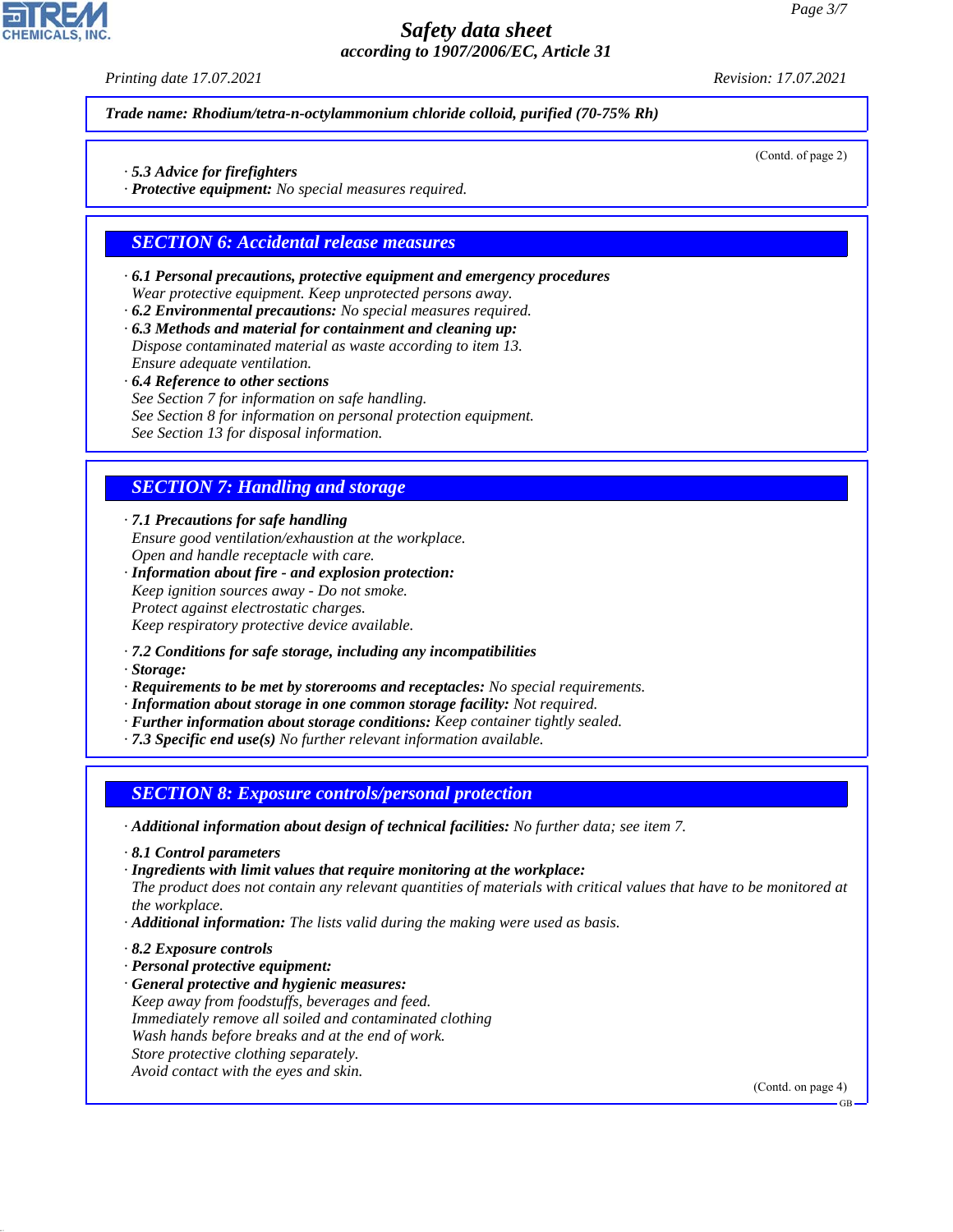#### *Printing date 17.07.2021 Revision: 17.07.2021*

# *Trade name: Rhodium/tetra-n-octylammonium chloride colloid, purified (70-75% Rh)*

(Contd. of page 3)

### *· Respiratory protection:*

*In case of brief exposure or low pollution use respiratory filter device. In case of intensive or longer exposure use self-contained respiratory protective device.*

## *· Protection of hands:*



\_S*Protective gloves*

*The glove material has to be impermeable and resistant to the product/ the substance/ the preparation. Due to missing tests no recommendation to the glove material can be given for the product/ the preparation/ the chemical mixture.*

*Selection of the glove material on consideration of the penetration times, rates of diffusion and the degradation · Material of gloves*

*The selection of the suitable gloves does not only depend on the material, but also on further marks of quality and varies from manufacturer to manufacturer. As the product is a preparation of several substances, the resistance of the glove material can not be calculated in advance and has therefore to be checked prior to the application. · Penetration time of glove material*

*The exact break through time has to be found out by the manufacturer of the protective gloves and has to be observed.*

*· Eye protection:*



44.1.1

\_R*Tightly sealed goggles*

| .9.1 Information on basic physical and chemical properties<br><b>General Information</b> |                              |  |  |
|------------------------------------------------------------------------------------------|------------------------------|--|--|
| $\cdot$ Appearance:                                                                      |                              |  |  |
| Form:                                                                                    | Powder                       |  |  |
| Colour:                                                                                  | <b>Black</b>                 |  |  |
| $\cdot$ Odour:                                                                           | <i><b>Odourless</b></i>      |  |  |
| Odour threshold:                                                                         | Not determined.              |  |  |
| $\cdot$ pH-value:                                                                        | Not applicable.              |  |  |
| $\cdot$ Change in condition                                                              |                              |  |  |
| <b>Melting point/freezing point:</b>                                                     | Undetermined.                |  |  |
| Initial boiling point and boiling range: Undetermined.                                   |                              |  |  |
| · Flash point:                                                                           | Not applicable.              |  |  |
| · Flammability (solid, gas):                                                             | Flammable.                   |  |  |
| · Ignition temperature:                                                                  | 465 $\degree$ C              |  |  |
| · Decomposition temperature:                                                             | Not determined.              |  |  |
| $\cdot$ Auto-ignition temperature:                                                       | Product is not selfigniting. |  |  |
| · Explosive properties:                                                                  | Not determined.              |  |  |
| · Explosion limits:                                                                      |                              |  |  |
| Lower:                                                                                   | $2.0$ Vol $\%$               |  |  |
| <b>Upper:</b>                                                                            | 13.0 Vol %                   |  |  |
| $\cdot$ Vapour pressure at 20 $\cdot$ C:                                                 | $1.3$ hPa                    |  |  |
| $\cdot$ Density:                                                                         | Not determined.              |  |  |
| · Relative density                                                                       | Not determined.              |  |  |
| · Vapour density                                                                         | Not applicable.              |  |  |
|                                                                                          | $(0.44 - 0.02)$              |  |  |

(Contd. on page 5)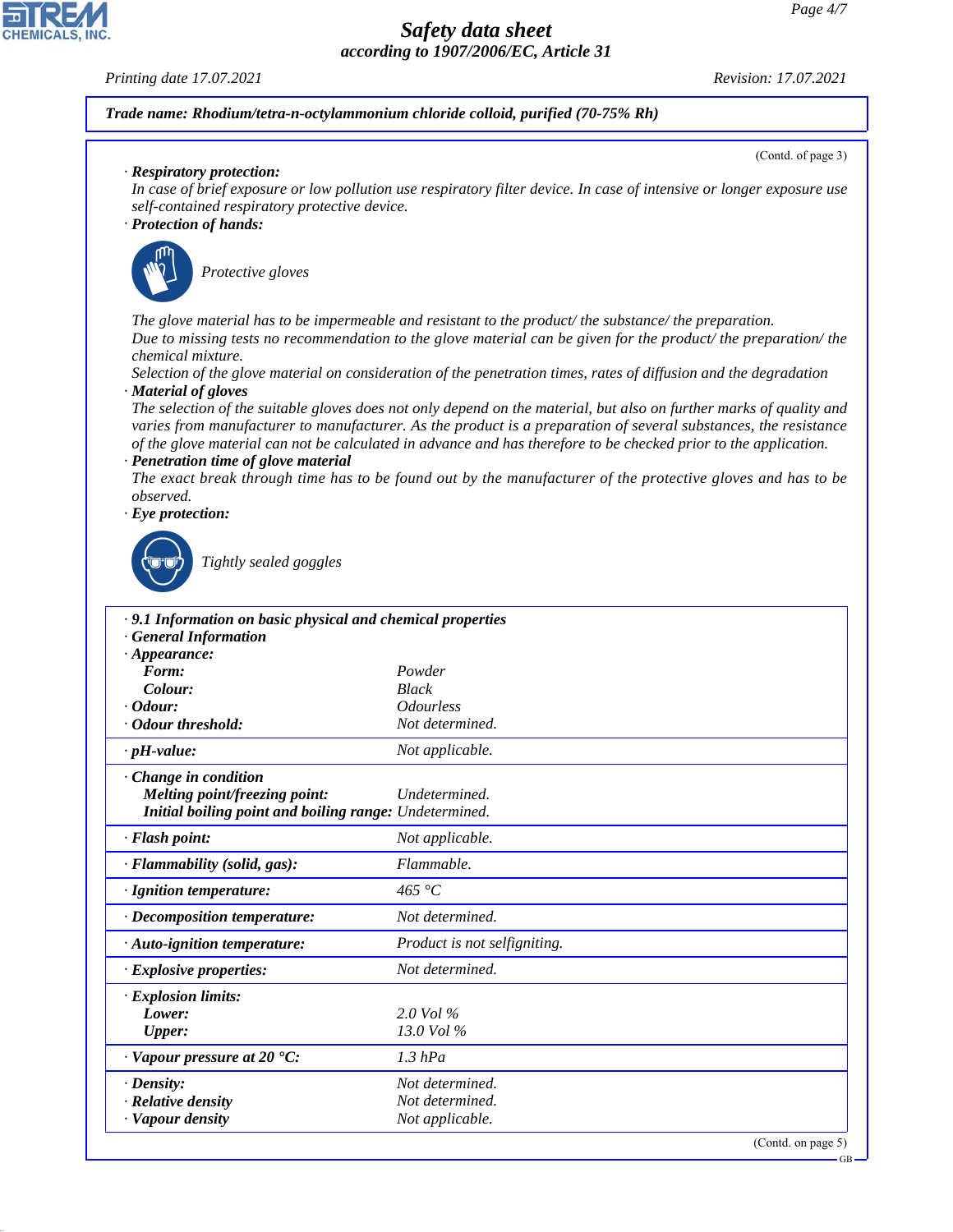*Printing date 17.07.2021 Revision: 17.07.2021*

*Trade name: Rhodium/tetra-n-octylammonium chloride colloid, purified (70-75% Rh)*

|                                                    | (Contd. of page 4)                         |
|----------------------------------------------------|--------------------------------------------|
| $\cdot$ Evaporation rate                           | Not applicable.                            |
| $\cdot$ Solubility in / Miscibility with<br>water: | <i>Insoluble.</i>                          |
| · Partition coefficient: n-octanol/water:          | Not determined.                            |
| · Viscosity:                                       |                                            |
| Dynamic:                                           | Not applicable.                            |
| Kinematic:                                         | Not applicable.                            |
| · Solvent content:                                 |                                            |
| Organic solvents:                                  | $0.0\%$                                    |
| $VOC$ (EC)                                         | $0.00\%$                                   |
| .9.2 Other information                             | No further relevant information available. |

# *SECTION 10: Stability and reactivity*

- *· 10.1 Reactivity No further relevant information available.*
- *· 10.2 Chemical stability*
- *· Thermal decomposition / conditions to be avoided: No decomposition if used according to specifications.*
- *· 10.3 Possibility of hazardous reactions No dangerous reactions known.*
- *· 10.4 Conditions to avoid No further relevant information available.*
- *· 10.5 Incompatible materials: No further relevant information available.*
- *· 10.6 Hazardous decomposition products: No dangerous decomposition products known.*

# *SECTION 11: Toxicological information*

*· 11.1 Information on toxicological effects*

- *· Acute toxicity Based on available data, the classification criteria are not met.*
- *· Primary irritant effect:*
- *· Skin corrosion/irritation Causes skin irritation.*
- *· Serious eye damage/irritation*
- *Causes serious eye irritation.*
- *· Respiratory or skin sensitisation Based on available data, the classification criteria are not met.*
- *· CMR effects (carcinogenity, mutagenicity and toxicity for reproduction)*
- *· Germ cell mutagenicity Based on available data, the classification criteria are not met.*
- *· Carcinogenicity Based on available data, the classification criteria are not met.*
- *· Reproductive toxicity Based on available data, the classification criteria are not met.*
- *· STOT-single exposure*
- *May cause respiratory irritation.*
- *· STOT-repeated exposure Based on available data, the classification criteria are not met.*
- *· Aspiration hazard Based on available data, the classification criteria are not met.*

# *SECTION 12: Ecological information*

*· 12.1 Toxicity*

44.1.1

- *· Aquatic toxicity: No further relevant information available.*
- *· 12.2 Persistence and degradability No further relevant information available.*
- *· 12.3 Bioaccumulative potential No further relevant information available.*
- *· 12.4 Mobility in soil No further relevant information available.*

(Contd. on page 6)

GB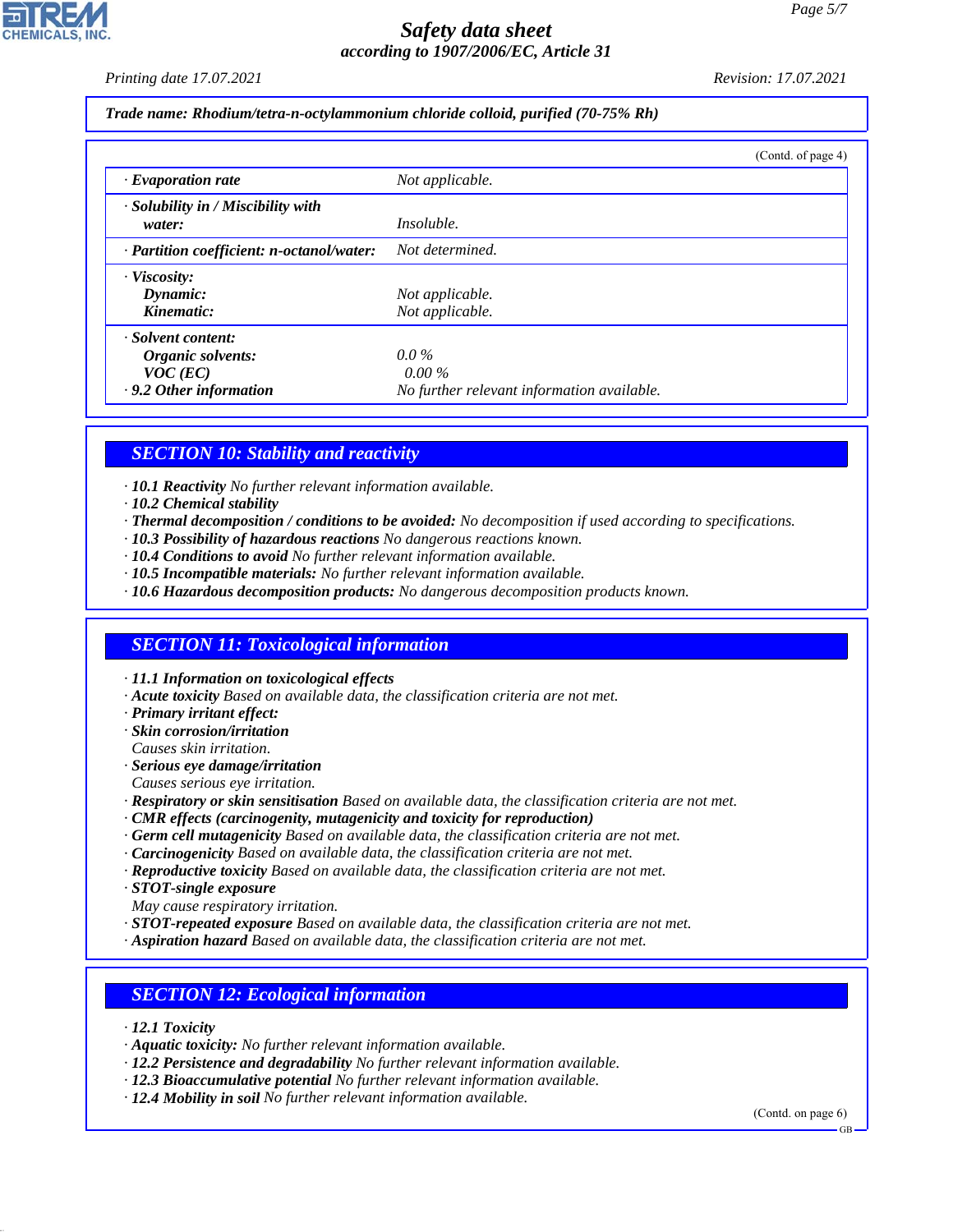*Printing date 17.07.2021 Revision: 17.07.2021*

*Trade name: Rhodium/tetra-n-octylammonium chloride colloid, purified (70-75% Rh)*

(Contd. of page 5)

- *· Additional ecological information:*
- *· General notes: Not known to be hazardous to water.*
- *· 12.5 Results of PBT and vPvB assessment*
- *· PBT: Not applicable.*
- *· vPvB: Not applicable.*
- *· 12.6 Other adverse effects No further relevant information available.*

# *SECTION 13: Disposal considerations*

*· 13.1 Waste treatment methods*

*· Recommendation*

*Must not be disposed together with household garbage. Do not allow product to reach sewage system.*

*· Uncleaned packaging:*

*· Recommendation: Disposal must be made according to official regulations.*

| <b>SECTION 14: Transport information</b>                                                                            |                                                                                                                                                                                                         |  |
|---------------------------------------------------------------------------------------------------------------------|---------------------------------------------------------------------------------------------------------------------------------------------------------------------------------------------------------|--|
| $\cdot$ 14.1 UN-Number<br>ADR, IMDG, IATA                                                                           | <b>UN3200</b>                                                                                                                                                                                           |  |
| $\cdot$ 14.2 UN proper shipping name<br>$\cdot$ ADR<br>$\cdot$ IMDG, IATA                                           | 3200 PYROPHORIC SOLID, INORGANIC, N.O.S.<br>PYROPHORIC SOLID, INORGANIC, N.O.S.                                                                                                                         |  |
| · 14.3 Transport hazard class(es)                                                                                   |                                                                                                                                                                                                         |  |
| $-ADR$                                                                                                              |                                                                                                                                                                                                         |  |
| $\cdot$ Class<br>$\cdot$ <i>Label</i>                                                                               | $\overline{4}$<br>4.2                                                                                                                                                                                   |  |
| · IMDG, IATA                                                                                                        |                                                                                                                                                                                                         |  |
|                                                                                                                     |                                                                                                                                                                                                         |  |
| · Class                                                                                                             | 4.2 Substances liable to spontaneous combustion.                                                                                                                                                        |  |
| · Label                                                                                                             | 4.2                                                                                                                                                                                                     |  |
| · 14.4 Packing group<br>· ADR, IMDG, IATA                                                                           | I                                                                                                                                                                                                       |  |
| · 14.5 Environmental hazards:<br>· Marine pollutant:                                                                | N <sub>o</sub>                                                                                                                                                                                          |  |
| · 14.6 Special precautions for user<br>· EMS Number:<br>· Stowage Category<br>· Handling Code<br>· Segregation Code | Not applicable.<br>$F-G, S-M$<br>D<br>H1 Keep as dry as reasonably practicable<br>SG26 In addition: from goods of classes 2.1 and 3 when<br>stowed on deck of a containership a minimum distance of two |  |
|                                                                                                                     | (Contd. on page 7)                                                                                                                                                                                      |  |



44.1.1